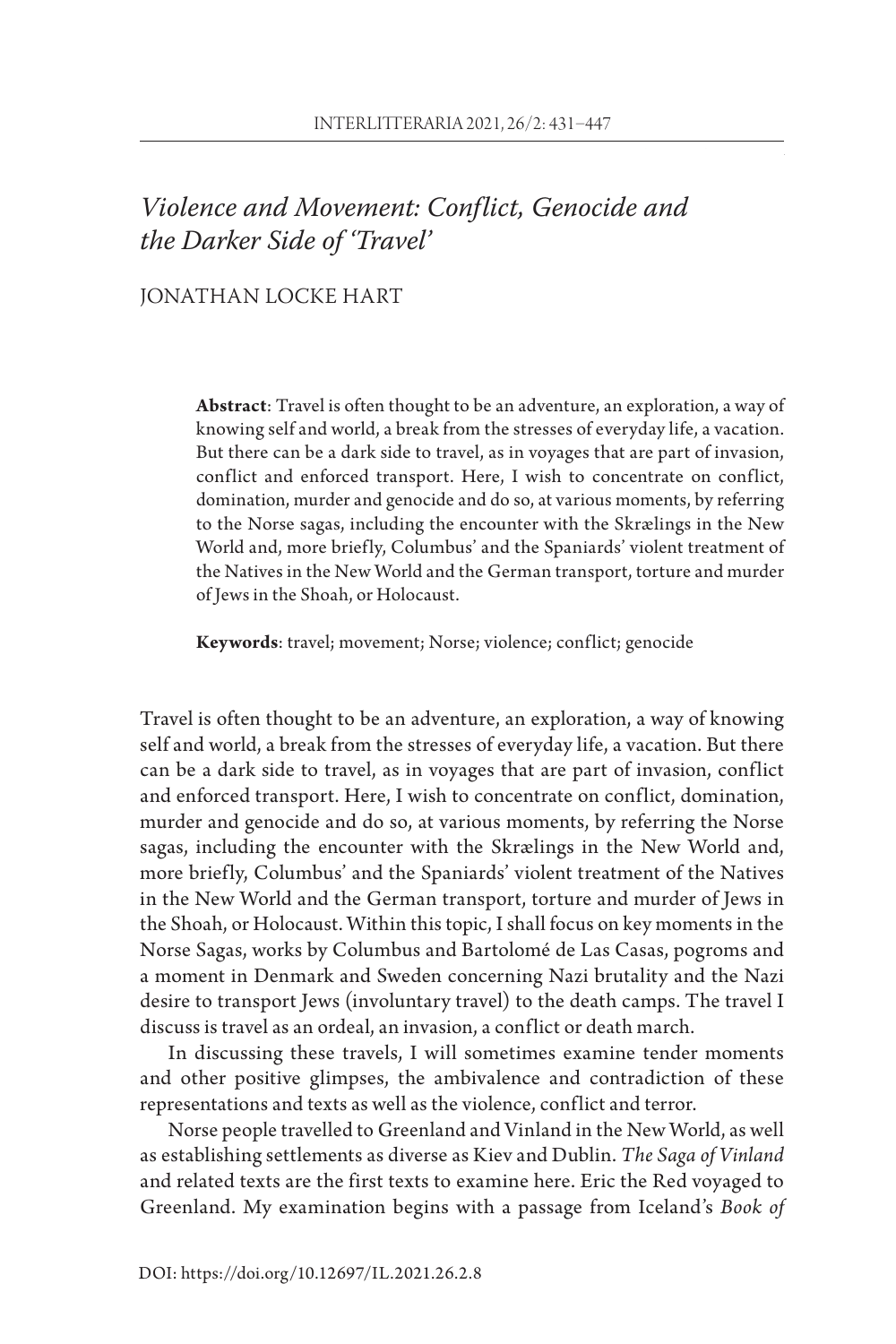*Settlement.* This is the kind of genealogy one finds at the start of the Book of Genesis in the Bible: "At Jadar in Norway there lived a man named Thorvald, who was the son of Osvald, the son of Ulf, the son of Ox-Thori. He had a son named Eric the Red. Father and son fled from Norway on account of a killing, and took land at Hornstrands in Iceland, on a place called Drangar. By this time Iceland was well settled" (Haugen, ed. 3). As in Genesis, in this text, the genealogy can contain violence. Thorvald and his son, Eric, kill someone and flee to Iceland.

The violence begins at home. The home must be fled: there is a violent reason for travel, that is travel is exile. Then it looks as though Eric finds peace: "After Thorvald's death, Eric was married to Thjodhild, a daughter of Jorund Ulfson and Thorbjorg the Shipbreasted, whose second husband was Thorbjorn of Hawkdale. After his marriage Eric moved away from the north of Iceland, cleared land in Hawkdale, and settled at Ericsstead near Waterhorn" (Haugen, ed. 3). But this is a violent world in which fleeing, travelling and voyaging do not mean rest and peace.

Instead, Eric is restless. He seems to be a violent figure in what is, perhaps, a violent culture: "Then Eric's slaves caused a landslide to crash down on Valthjof's Stead, a farm owned by one Valthjof. Eyolf the Filthy, a relative of Valthjofs, killed the slaves at a place not far from Waterhorn. For this Eric killed Eyolf and a man named Raven the Fighter. He was prosecuted by Eyolf 's relatives, Geirstein and Odd at Jorvi, and they got him banished from Hawkdale" (Haugen, ed. 3). Eric moves from one murder to another, or at least one killing or fight to another. He does so again: "Eric then seized Brokey and Oxney, two islands in the mouth of the fjord, and lived the first winter at Tradar on Sudrey" (Haugen, ed. 4). Eric seizes the islands. He then lends his neighbour, Thorgest, hall beams, and, after moving to Oxney, where he built Ericssstead, a farm, Eric asks for the beams back and is denied. When he goes to fetch them, Thorgest and he fight, and others, including two of Thorgest's sons, fall. Styr helps Eric in court, but Eric is outlawed.

Eric sets out "in search of that country which Gunnbjorn, son of Ulf the Crow, had sighted when he blew out of his course to the west of Iceland" (Haugen, ed. 4). Some travel is accidental, like being blown off course. In AD 982, "Eric sailed from Snowfell-Glacier, and first sighted Greenland at Mid-Glacier, where there is a peak known as Black-sark" (Haugen, ed. 5). He wanders and seeks a place to live in Greenland and then goes back: "The next summer he returned to Iceland, where he landed in Broadfjord, and spent the winter with Ingolf at Holmlatr" (Haugen, ed. 5). No peace comes with the journey. More violence occurs: "In the spring he fought once more with Thorgest, but was beaten. After that a truce was patched up between them,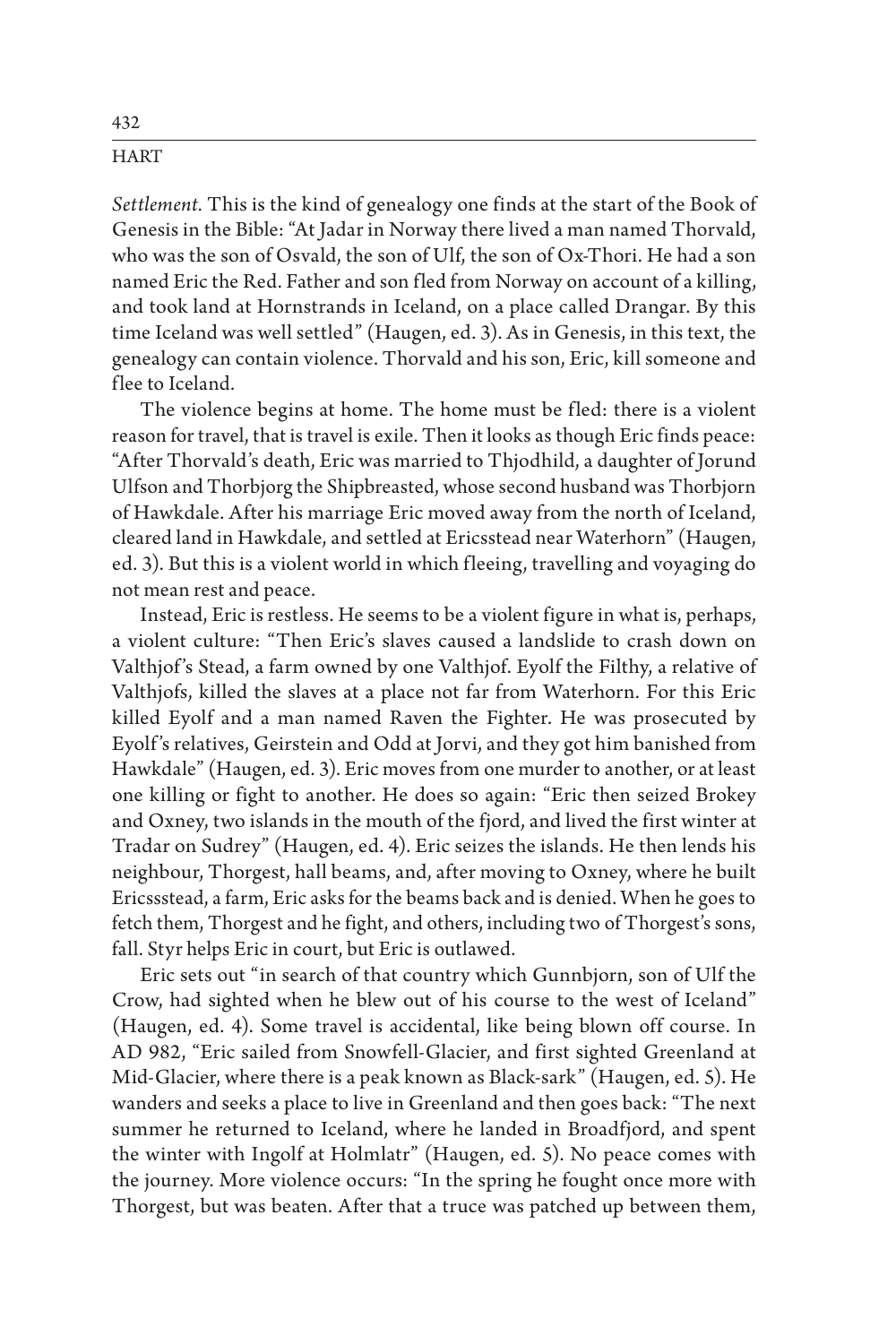hat summer Eric sailed away to colonise the country he had found. He called it Greenland, because as he put it people would be more anxious to go there if it had an attractive name" (Haugen, ed. 5). Thorgest beats Eric and they agree to a truce. Eric is part of a long tradition of promotion for settlers from Europe to the New World, with inflated promises of a land of plenty. This is persuasion to voyage like a promotional pamphlet or narrative, something we find among the English in regard to America in the sixteenth and seventeenth centuries and beyond.

Such travel entails danger. Eric must have been persuasive in this venture of colonisation: "Eric made his home at Brattahlid [Steep-slope] in Ericsfjord. It is said by learned men that twenty-five ships sailed from Broadfjord and Borgfjord in Iceland during the summer that Eric settled in Greenland" (Haugen, ed. 5–6). This voyage on the seas is a voyage into danger, something repeated over and over for a thousand years. These are harsh northern seas: "But only fourteen of these ever reached Greenland, for some were driven back, and others were wrecked. That was fourteen [or fifteen] years before Christianity was made the law in Iceland" (Haugen, ed. 6). This is not a mission, a proselytiation, because the Norse were still pagans in Iceland. Only 14 of the 25 ships make it, some turning back, some wrecked. Death and disappointment come with this journey.

*The Greenland Saga* reports related travel. The Norse travelled among their lands and beyond. This saga notes: "Herjulf was a son of Bard, the son of Herjulf. He was related to that Ingolf who was the first settler in Iceland, and who had given Herjulfs people land between Vog and Reykjaness. Herjulf lived at Drepstock with his wife Thorgerd and a son named Bjarni" (Haugen, ed. 6). In a society based on families and clans, genealogy is important. The conflicts and trade are often between individuals from different groups within the Norse. The saga explains further: "This Bjarni was a talented fellow and from early youth his thoughts had turned to the sea. His trading voyages won him wealth and honour; before long he mastered a ship of his own. He made it his custom to live with his father in Iceland one winter and sail abroad the next" (Haugen, ed. 6). Bjarni alternates home and away and has gained riches from these voyages. The human stories resonate even after more than a thousand years. The saga states: "During the last winter that Bjarni was in Norway, his father Herjulf broke up their home in Iceland and prepared to leave for Greenland with Eric the Red" (Haugen, ed. 7). There is also a religious dimension between pagan and Christian. Aboard Herjulf 's ship there is a Christian man from the Hebrides who makes a poem on the trip that was known as "The Song of the Breakers". One verse runs as follows: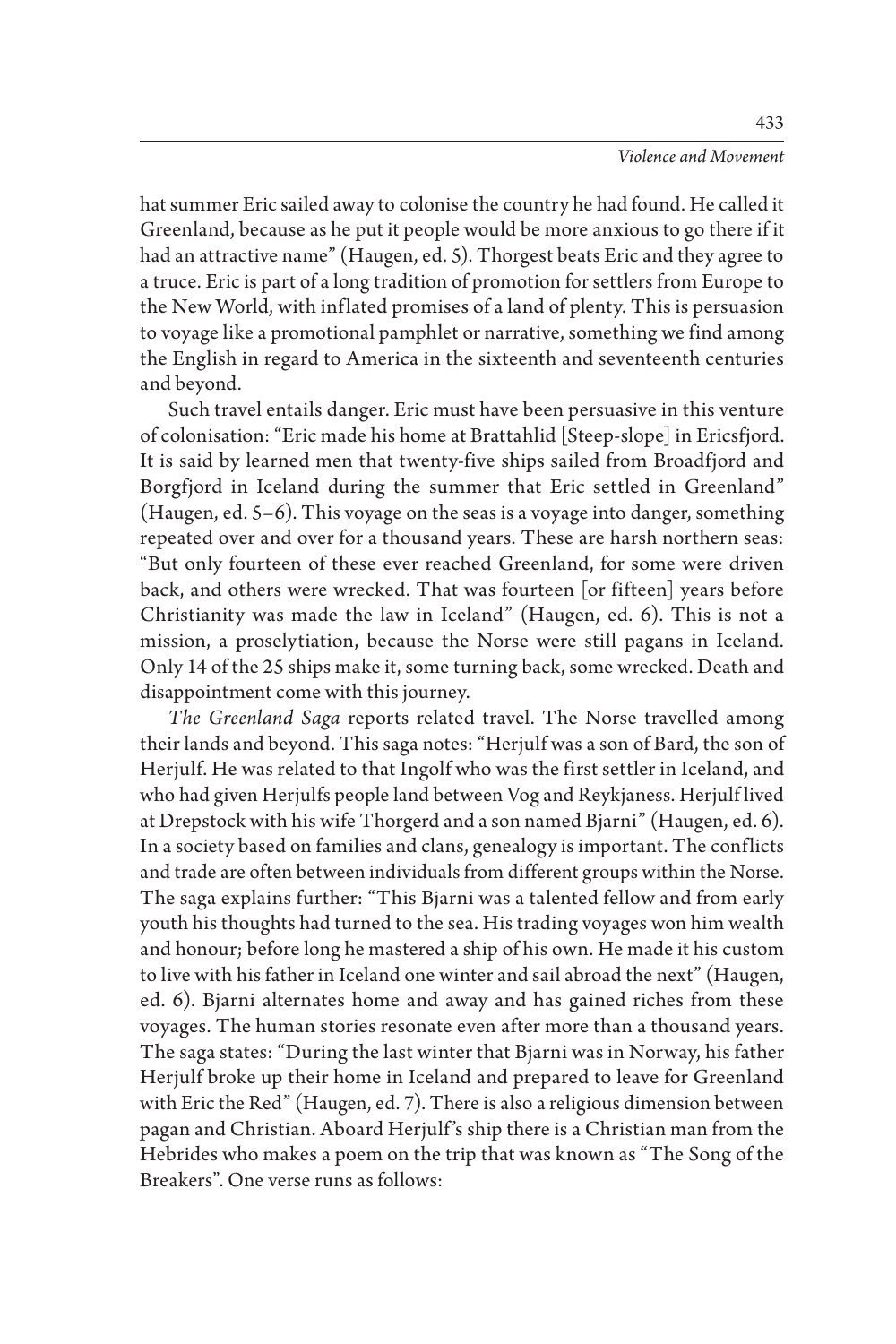I pray our Christ will bless this voyage, The faultless One, who tests His servants; He rules the vaulted halls of heaven; May He extend His hand o'er us! (Haugen, ed. 7)

The representation of travel changes when Christianity borders on and then enters the world of the Norse. The travels of Herjulf and Bjarni embody themselves, their family, their culture. This journey with Eric the Red breaks up the life patterns of Bjarni and Herjulf, so Bjarni misses his father, who had left Iceland for Greenland in the spring and this Bjarni takes his ship and sets out for Greenland. Bjarni's adventures through fog and storm in unknown seas lead him to new lands as he had never been to Greenland and does not know what it looks like. These are great sailors on the open seas; the saga observes: "On the cape they found a boat, and it was the very cape on which Herjulf, Bjarni's father, had settled and to which he had given his name, so that it has since been known as Herjulfsness" (Haugen, ed. 11). There is a human connection and not simply a description of the voyages: "Bjarni now went to his father's house and from this time on he sailed no more. He lived with his father as long as Herjulf was alive, and after that he succeeded him and went on living there" (Haugen, ed. 11). The life of travel, of trade and exploration, ends. Father and son are no longer itinerant, but live in one place together. Bjarni and his crew are brave in stormy seas they do not know, yet the saga does not simply dwell on that courage: "But people found fault with him for showing so little curiosity and bringing back so little information about the countries he had visited" (Haugen, ed. 11). The Norse were explorers and so criticism of this sort was a valid comment. Travel is about "information": there is exploration or discovery, leading to new knowledge. The Norse sought knew places to live and prosper. The dark and light of travel co-exist in the framework of voyages.

*The Karlsevni Saga* continues the thread through the figure with whom I began: "Eric the Red lived at Brattahlid, where he was held in the highest respect and deferred to by all. Eric's children were Leif, Thorvald, Thorstein, and a daughter named Freydis" (Haugen, ed. 11). Now Eric is a respected man, and his son Leif also becomes a well-known explorer. In time, at court in 999 AD, King Olaf Trygvason of Norway said to Leif, who was planning to sail to Greenland in the summer: "I am anxious that you should. You shall go with a special mission from me to proclaim Christianity in Greenland. Leif said he would do as the king wished, but added that it might not be an easy mission to accomplish in Greenland. The king insisted, however, that he knew no man better fitted for it than Leif" (Haugen, ed. 13). Leif became Leif the Lucky and, in 1000 AD, observed other lands and made it home to Greenland, where he saw his parents as part of his mission: "Eric was very reluctant about giving up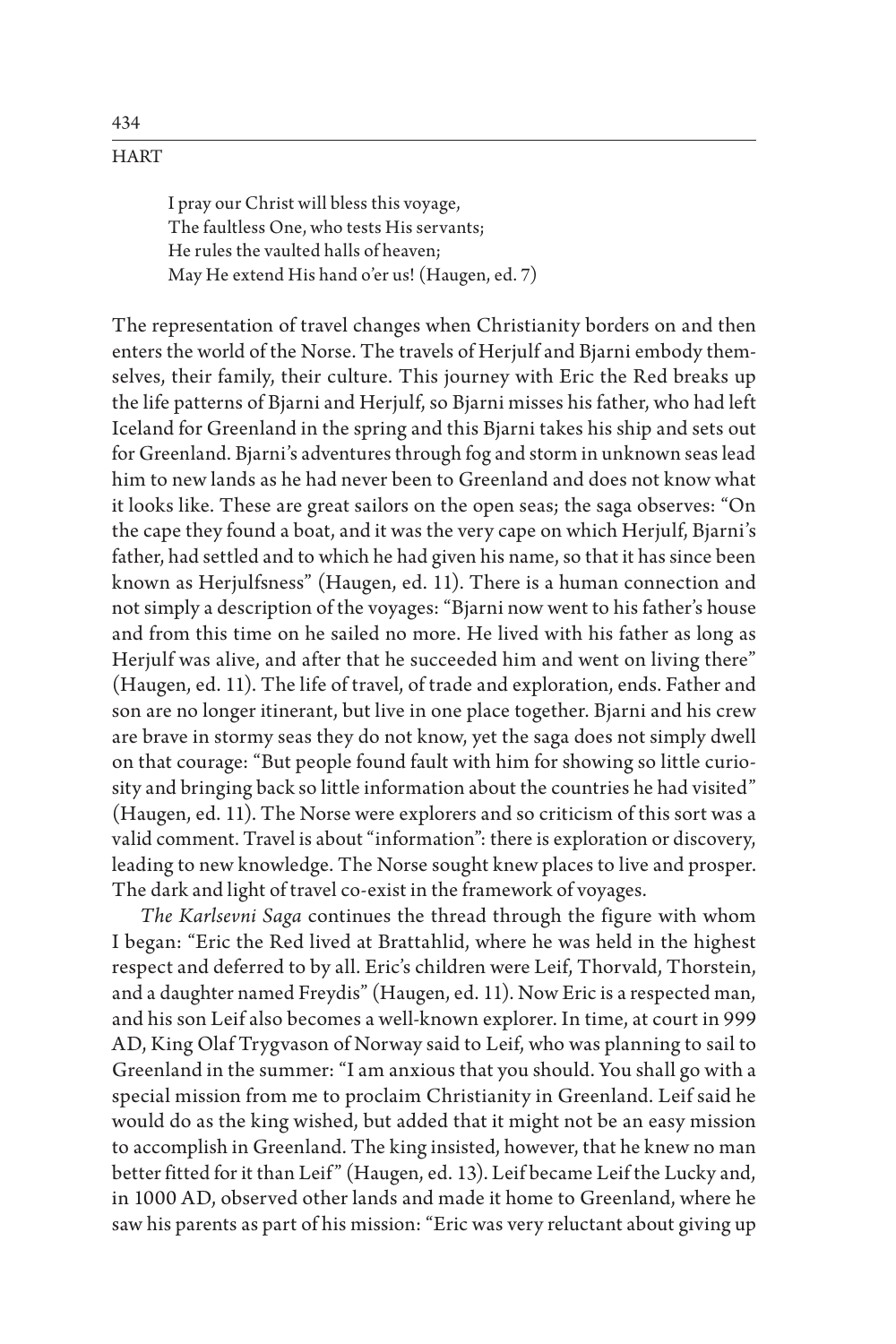### *Violence and Movement*

his old beliefs. But his wife Thjodhild quickly went over to Christianity and had a church built some distance from their home. The church was named Thjodhild's church after her" (Haugen, ed. 14). The voyages lead to cultural and religious change as well as personal and familial alteration and tension: "Thjodhild refused to have intercourse with Eric after she was converted, and this he took greatly to heart" (Haugen, ed. 14). Leif has brought Christianity to his family and to Greenland and, perhaps unwittingly, has driven a wedge between his parents. The saga states: "Eric grumbled that the one of Leif's deeds offset the other: he had rescued a ship's crew and saved their lives; but he had also brought this 'faker' to Greenland that was his name for the priest. Yet Leif's urging and persuasion brought about the baptism of Eric and all the people of Greenland" (Haugen, ed. 14). Persuasion, in the form of the rhetoric of religion, is part of this narrative. Ideas, religion and conflict travel along trade routes and the new vistas of exploration.

*The Greenland Saga* continues to follow this story of Eric and his family and community. Travel is in the blood of Eric's family: "People in Greenland were now eagerly talking about exploring the lands that had been seen. Leif Ericson made a visit to Bjarni Herjulfson and bought a ship from him. Then he gathered a crew of thirty-five men and asked his father Eric to lead the expedition. But Eric held back. 'I am getting along in years,' he said, 'and I am less able to put up with such hardships than I used to be'" (Haugen, ed. 17). The son persuades the father to lead the expedition, but Eric is hurt on the way to the ship when his horse stumbles, so Eric returns home and Leif goes to the ship, with his 35 companions, including Tyrker, a German. Leif leads the way now and the Norse explorers set out for Vinland, soon coming into contact with and including other peoples. The saga says that they see the land Bjarni had seen. On this voyage there are too many details to discuss here, such as the exchange between Leif and Tyrker in what Leif calls Markland or Forest Land. The sagas are remarkable in representing telling details and characteristics. This saga shows how important his German is to Leif:

One evening the news spread that a member of the crew was missing, none other than Tyrker the German. Leif was much disturbed at this, for Tyrker had lived in their household a long time and had been greatly devoted to Leif when he was a child. Leif angrily reproached his men, and made ready to start off with a search party of twelve. They had scarcely left the house when Tyrker came walking towards them, and he was received with great joy. Leif saw at once that his foster father was in high spirits. Tyrker was a short fellow, rather puny looking, with a prominent forehead and restless eyes in a smallish face; but he was handy at all sorts of craftsmanship. (Haugen, ed. 21)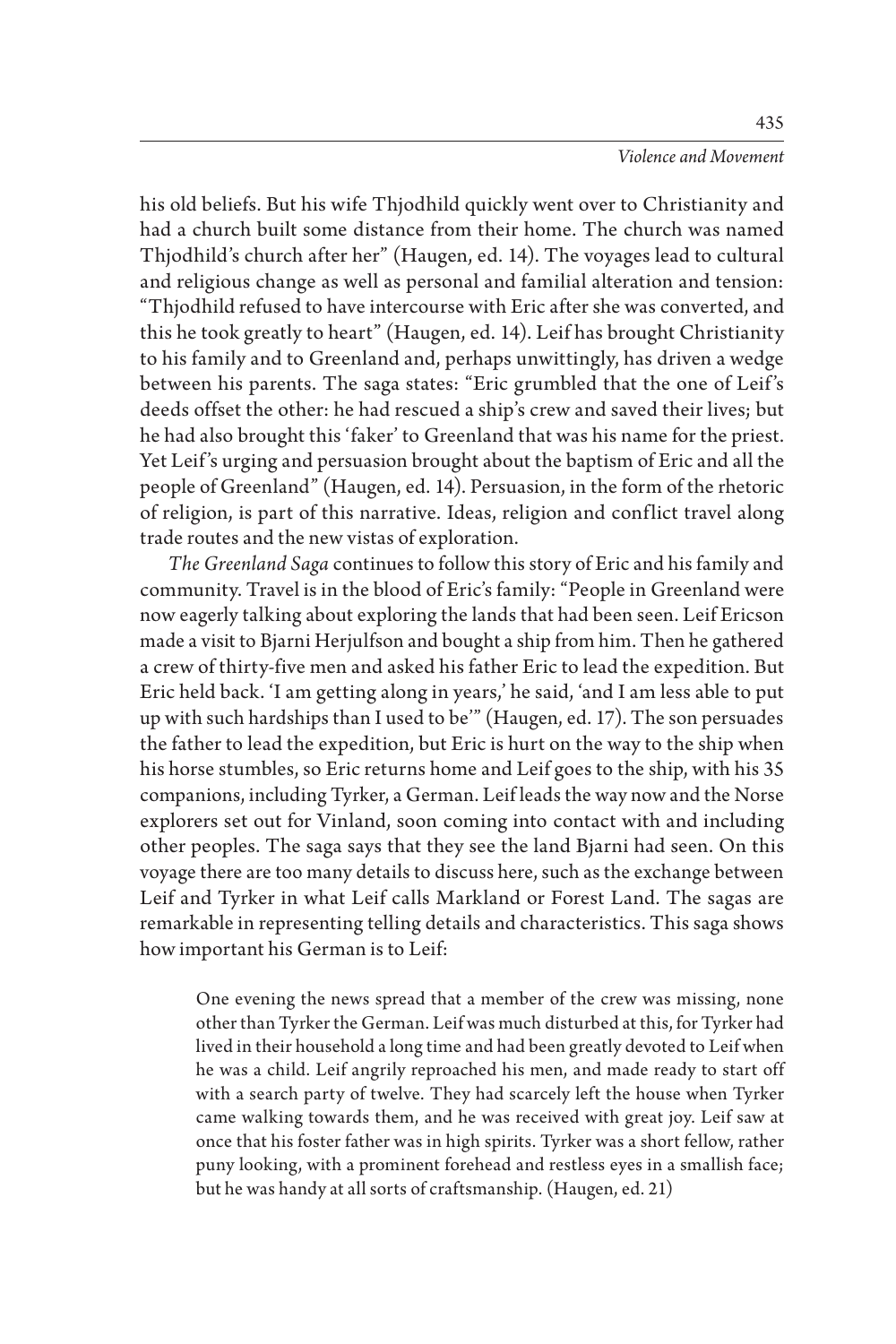Here is the cultural mixing of travel and migration, Tyrker, although a German, is a foster father to Leif, a Norse. Leif has a search party look for the missing Tyrker. There is an affection and adopted familial bond. Leif is elated to find Tyrker. There is a threshold, a liminal space, between cultures, and Leif and Tyrker inhabit that, something that would not happen without travel or movement. The saga continues the story. Leif says to him, "Why were you so late, foster father, and how did you get parted from your company?" Tyrker first talks a long time in German, rolls his eyes and makes faces. They do not understand a word he says. After a while he changes over and speaks Norse.

"I did not go very far beyond the rest of you, and yet I have some real news for you. I found grape vines and grapes!"

"Is this really true, foster father mine?" said Leif.

"Certainly it is true," he answered, "for I was born where there is no lack either of vines or grapes."

(Haugen, ed. 21–22).

The language is a matter of misunderstanding, for although German and Norse were both Germanic languages, when Tyrker gets excited and speaks his native German and then switches to Norse, only then can Leif and the others understand him. Tyker is full of joy because he has seen grapes and grapevines, something he saw in Germany, where he was born. Travel shows the connections and differences between Leif and Tyrker, a Norse and a German, between these Germanic cultures, in a new land. Voyages uncover the new and the old, throw into relief these northern and European cultures in the journey to Greenland and North America. They call the land Vineland (Wineland) (Haugen, ed. 22). They meet Norse on a reef with their chief, Thori, who mentions Eric the Red, and takes them on board the ship. Thori and many of his crew die that winter amidst much sickness: illness and death are part of these voyages and of exploration (Haugen, ed. 22).

Eric the Red's family were explorers. *The Greenland Saga* states: "People kept talking a great deal about Leif 's voyage to Vinland, and his brother Thorvald maintained that the country was still too scantily explored" (Haugen, ed. 26). In AD 1004, Thorvald prepared for his voyage and, in AD 1005, set out with his crew for Vinland (Haugen, ed. 26). In AD 1006, violence occurred again:

Then they caught sight of three little mounds on the sand farther in on the cape. When they got closer to them, they saw three skin-covered boats, with three men under each. They split up their force and seized all the men but one, who escaped in his boat. They killed all eight of them, and then returned to the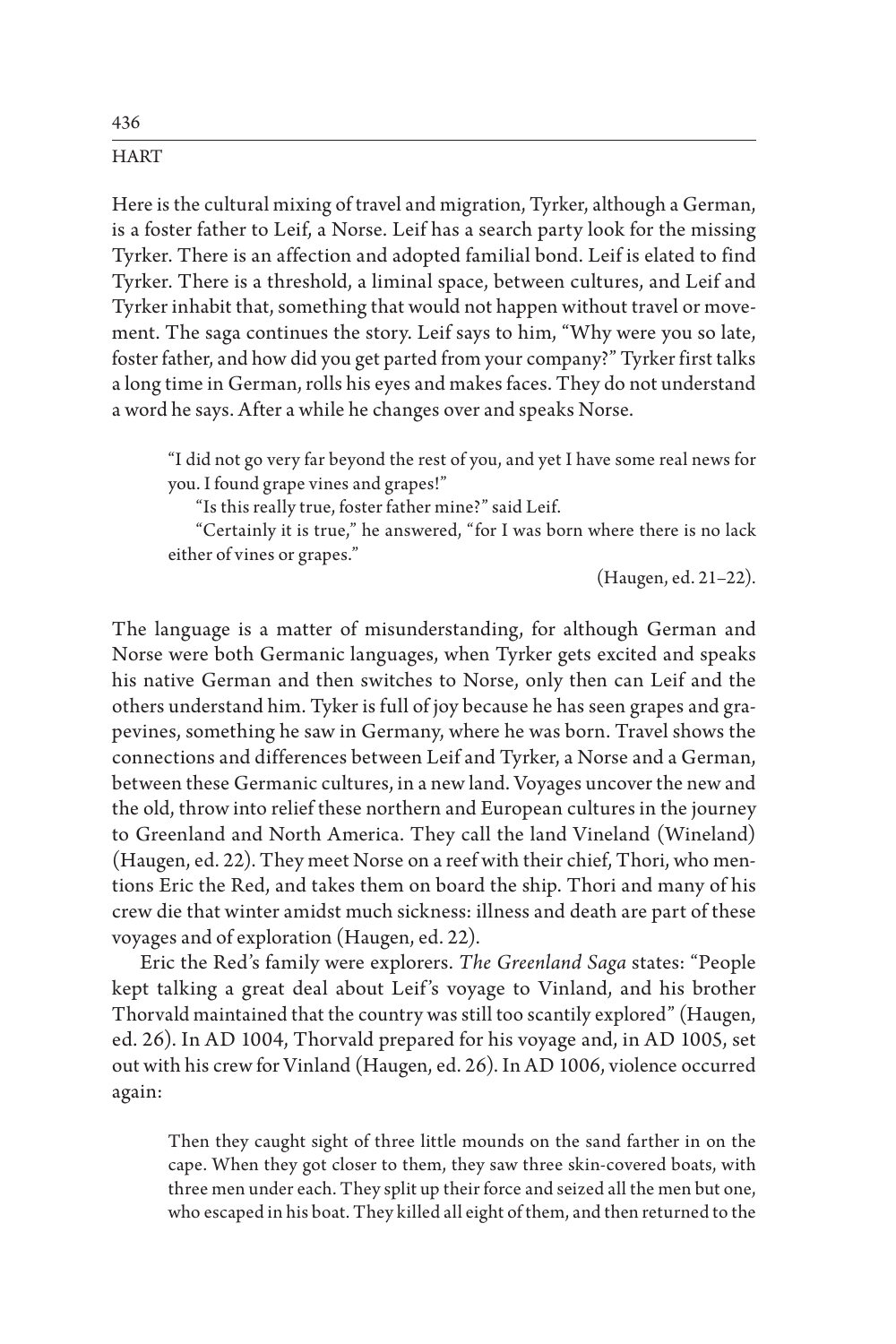cape. Here they saw a number of mounds in the fjord and guessed that these must be human dwelling places. (Haugen, ed. 29)

Why the Norse think they have to kill these people is difficult to know from this distance in time and space. The violence is part of travel, part of these cultural encounters. These seem to be the first contacts between Europeans and the indigenous peoples of the Western Atlantic.

The saga continues with the violent conflict of this scene. After killing these eight indigenes, Thorvald and his men fall asleep and then a voice calls to them to awaken and get to their ship because a host of boats is coming upon them. The narrative reports: "Thorvald then said, 'We shall set up our breastworks on both sides of the ship and defend ourselves as best we can, but do as little killing as possible'" (Haugen, ed. 30). Ambiguity and tension occur because the Norse appear to have started the conflict through the killing. Were the indigenes hiding to attack or hiding in fear, or for some other reason? Was this killing the cause of the coming of the big party of Native Americans, or was that small group an advance party? Did the Norse kill innocents sheltering in their home? Now Thorvald wants to minimise killing in defending the ship. Further violence ensued there in AD 1006:

So they did, and after the savages had shot at them for a while, they hurried away as fast as they could.

Thorvald asked if any of his men were wounded. They said they were not.

"I have got a wound under my arm," he said; "an arrow flew between the gunwale and my shield and struck me under the arm, and here is the arrow. This will be the last of me. Now I advise you to make ready for your return as quickly as possible. But me you shall take back to that cape which I found so inviting. It looks as if I spoke the truth without knowing it when I said that I might live there some day! Bury me there with a cross at my head and another at my feet, and ever after you shall call it Crossness."

So Thorvald died and they did everything just as he had told them. Then they came back to their companions and exchanged news about all that had happened. They spent the winter there and gathered grapes and vines for the ship. The next spring they sailed back to Greenland and steered the ship into Ericsfjord and had plenty of news to tell Leif. (Haugen, ed. 30)

The attack or counter-attack by the indigenous people is quick. Although wounded, Thorvald is concerned about the others. An arrow goes through a gap between the gunwale and shield and wounds him under the arm. He knows the wound is mortal. Thorvald tells them to go back to Greenland immediately, but he also expresses irony: he asks them to take him back to the cape he had found so "inviting" that he might live there, so that he can be buried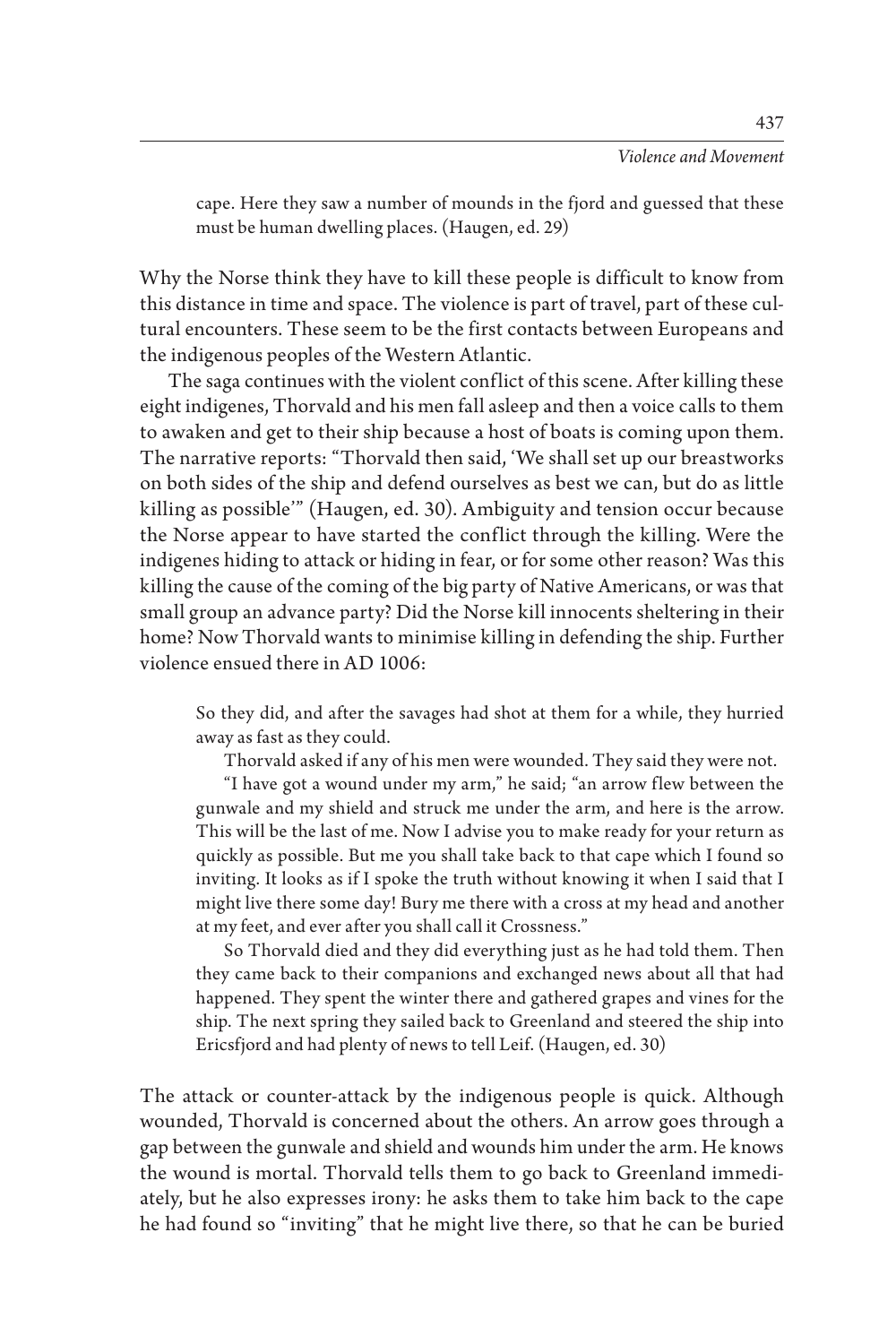there under a cross and in a land he asks be named Crossland. Thorvald died in this year, AD 1006. The violence has led to more violence and to his death. The Norse came uninvited to this inviting land. Despite their conversion to Christianity, brought by Thorvald's brother, Leif, from Norway, the violence continues. These Norse reached home in Greenland in AD 1007. The indigenous peoples are represented but we do not have their account of this conflict at this moment. These peoples of the New World experienced the European voyages of exploration, this invasion of their home ground.

In the *The Karlsevni Saga*, there are telling details about social status and travel. This saga tells of the emigration of Thorbjorn and Gudrid from Iceland to Greenland: "Thorbjorn was the name of an Icelandic chief, who had a great estate and was held in the highest honour. He had a daughter named Gudrid, who was the loveliest of women and noble in every trait" (Haugen, ed. 29). The family structure and social structure affect motives for voyages, for emigration. The saga explains the relations of these figures when it says:

A man named Orm, who lived at Arnarstapi and was married to Halldis, was a great friend of Thorbjorn's. He was an excellent farmer, and for a long time Gudrid was brought up in his household.

There was a rich man named Thorgeir, who once had been a slave, and now lived at Thorgeir's Fell. He had a son Einar, who was a handsome, manly fellow, and quite fond of showy clothes. Einar used to sail on trading expeditions and prospered in this business; he spent his winters alternately in Iceland and Norway. (Haugen, ed. 33)

The sagas are travel narratives, a mixed genre of many strands, and have the feel of chronicles and epic poems (see Le Huenen 2015: 17). Thorgeir was a slave who became free, a man on the rise, with "showy clothes", who travels for trade and because he is rich, wintering in Iceland and Norway. Except for the slavery (although some slavery persists worldwide today despite its outlawing), this could be someone in Nordic culture or any culture a thousand years later. At Orm's place, Einar sees Gudrid and asks Orm if, on his behalf, he could plead his "cause with her father" (Haugen, ed. 34). Einar offers Orm friendship in exchange and says that the match would be good for Thorbjorn because, although he has a great estate and is of high standing, "his other assets are slipping away" (Haugen, ed. 34). Orm is in a tough spot and expresses his dilemma: "'I certainly consider myself a friend of yours,' replied Orm, 'but I do not look forward to broaching this idea to Thorbjorn – he is a proud man and a hot-tempered one, too'" (Haugen, ed. 34). This becomes an epic difference. At Thorbjorn' harvest festival, Orm conveys Einar's proposal and tells Thorbjorn that accepting it would help him out of his "difficulties" (Haugen, ed. 37). The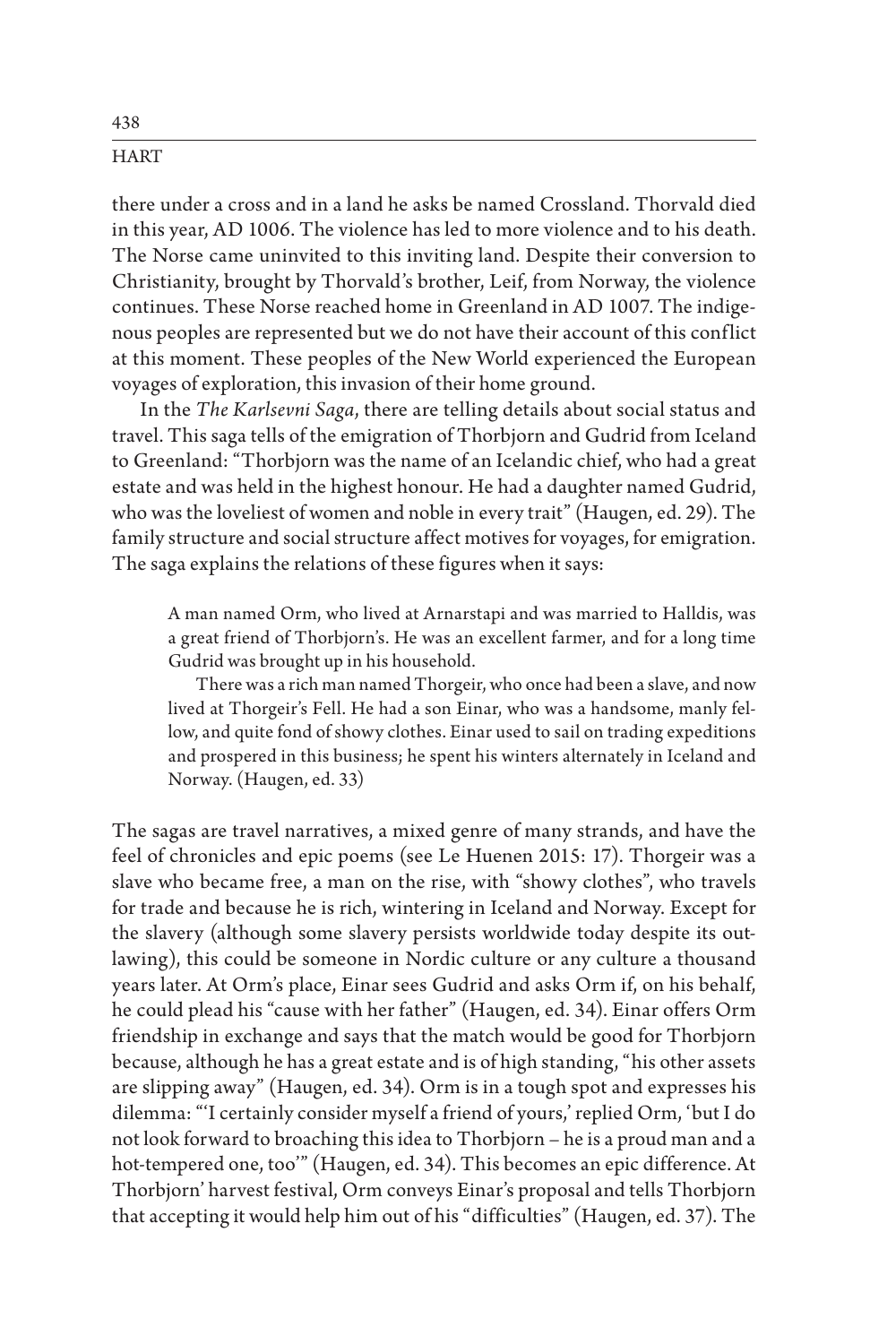answer is sharp: "Thorbjorn answered, 'I had not expected to hear such words from you, that I should marry my daughter to the son of a slave. Now that you think my wealth is waning, you can give me such advice as this. But she shall no longer stay with you, who have found her worthy of so mean a marriage'" (Haugen, ed. 37). Orm had told Einar that he would meet pride and temper, and this comes to pass. Status matters. Gudrid spends the winter with her father and Thorbjorn holds a spring festival, at which he gives a speech: "I have lived here a whole lifetime; I have many proofs of the love and good will of men towards me, and it seems to me that our dealings have been good. But now things are taking a turn for the worse, because my fortune is running low, though people have never scorned me before" (Haugen, ed. 37). Thorbjorn sees his financial difficulties as affecting his social relations and his place in the community, going from love to scorn. He continues his speech: "Now I will rather break up my home than blemish my honor; I will rather leave the country than disgrace my family. So I have decided to accept the proposal that my friend Eric the Red made when we parted in Broadfjord. I plan to leave for Greenland this summer, if things go as I wish" (Haugen, ed. 37). He surprises his friends by saying he would rather take up Eric the Red's invitation to Greenland than "blemish" his honour and "disgrace" his family. A fall in fortune has long been a motive for moving or emigration. He travels to keep his honour and grace, and for family dignity.

In AD 999, Thorbjorn sold his land and bought a ship and his party set out:

Thirty men made ready to sail with him, and among them Orm of Arnarstapi and his wife, as well as others of Thorbjorn's friends who did not wish to part from him. So they put out to sea, and at first the weather favored them. But on the high seas the good winds died down, a fearful storm broke upon them, and they were tossed around all summer. Besides, many of them fell sick, and half the company died, including Orm and his wife Halldis. (Haugen, ed. 38)

The details show human dilemmas and the vicissitudes of fortune. Orm, despite the harsh words of Thorbjorn, joins him on the journey, but he and his wife die, among many others, in storms and sickness. These journeys are harsh, not the kind of tourist travel so much celebrated in later centuries. The human is a key in these sagas, something that crosses time, languages and cultures. The story stresses the mixed nature of these events:

The seas were rough, and the men had to bear all sorts of misery and distress. In spite of this they managed to make Herjulfsness in Greenland by the opening of winter [October 14]. A man named Thorkel was living on Herjulfsness at this time, a fine, enterprising farmer. He received Thorbjorn and all his men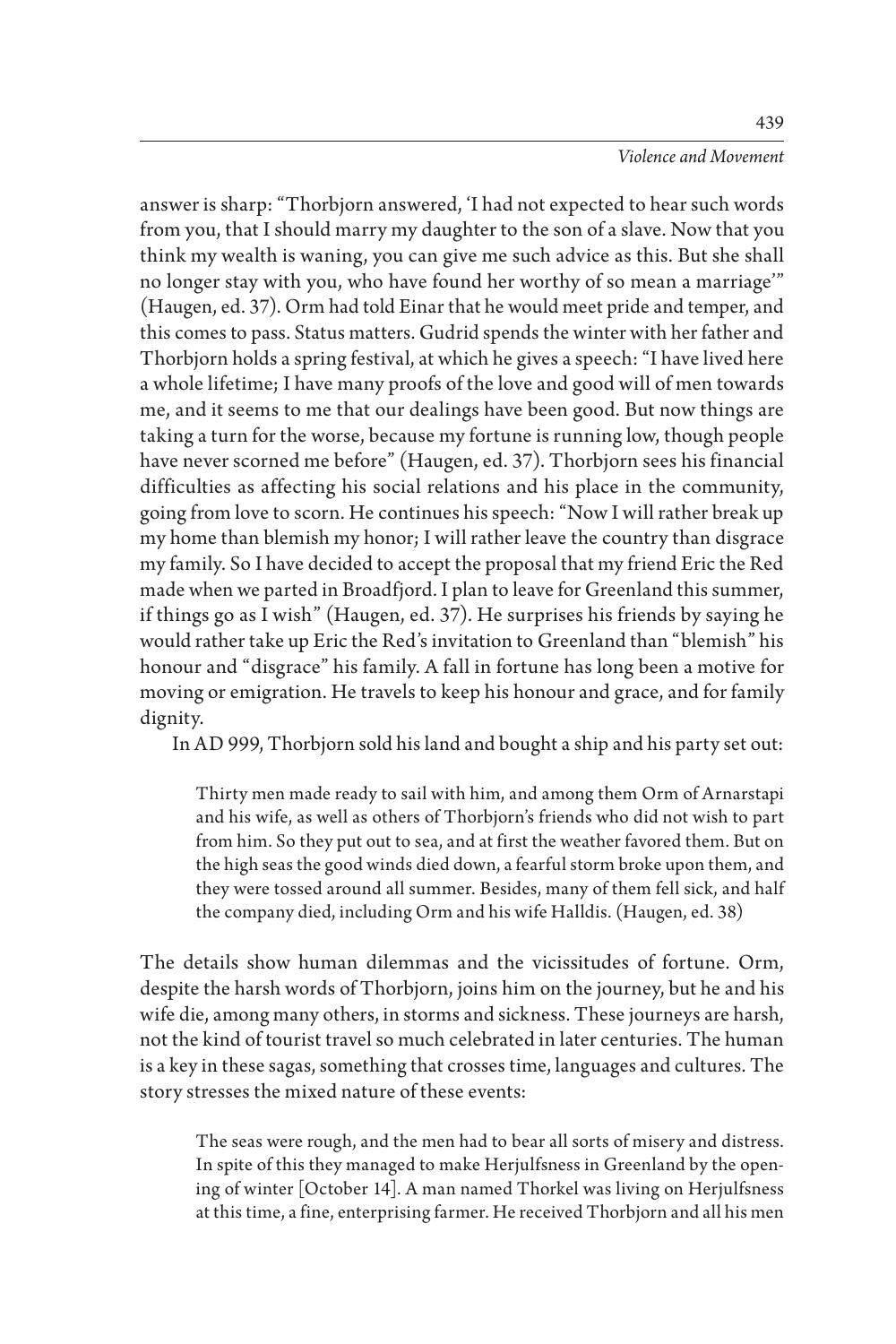and entertained them royally throughout the winter. Thorbjorn and his men enjoyed themselves here and were well satisfied. (Haugen, ed. 38)

This is a happy ending after such tribulation, but after great hardship and death. This is no leisure journey, rather, it seems to hover between choice and necessity. In harsh elements and on the high seas, some survive. Thorbjorn and the other survivors find fortune, honour and grace. These stories are connected with Eric the Red, whose travels began with murder in Norway.

Christianity is now part of *The Karlsevni Saga*, which describes Gudrid and the witch, who asks whether anyone knows warlocks, the ancient magic song, and it turns out Gudrid is the only one who knows it but says, as a Christian, she cannot recite it, yet the witch asks Thorkel to convince her, which he does. The witch prophesies the future of Gudrid and her family (Haugen, ed. 39–43). Eric remains the glue of these stories, this one included:

As soon as spring came, the weather got better, as Thorbjorg had said it would. Thorbjorn got his ship ready and sailed to Brattahlid. Eric received him with open arms and said it was well that he had come. Thorbjorn and his household lived with Eric that winter, while his crew lodged with the neighbors. The next spring Eric gave him land at Stockness, where Thorbjorn built himself a goodly farm and lived forever after. (Haugen, ed. 44)

As Thorbjorg the witch predicted, Thorbjorn sails to see Eric and lives with him. In AD 1000, in the spring, he set out for the land Eric had given him, a new start he sought when he decided to leave Iceland. The journey is hard but it has its rewards. Thorbjorn finds a good place and comes to be at rest, living there "forever after".

The sagas are centred on family. *The Karlsevni Saga* and *The Greenland Saga* tell the story of Thorstein Ericson and are connected to the saga of Thorbjorn and Gudrid, whose tale is linked to that of Eric the Red and his family:

Next it is to be told that Thorstein Ericson asked for the hand of Gudrid, Thorbjorn's daughter. He was a good man, wise and friendly, and his proposal was well received, both by Gudrid and her father Thorbjorn. It was decided that they should be married, and the wedding was arranged at Brattahlid in the fall. It was a great festival and there were many guests. Gudrid was a fine-looking, intelligent woman, with a gracious manner toward strangers. (Haugen, ed. 45)

The first proposal to Gudrid drove Thorbjorn from Iceland to Greenland, although this one is happier. The narrative praises Thorstein, the son of Eric, as opposed to the first suitor, Einar, who seems to have been showy, and,

440 **HART**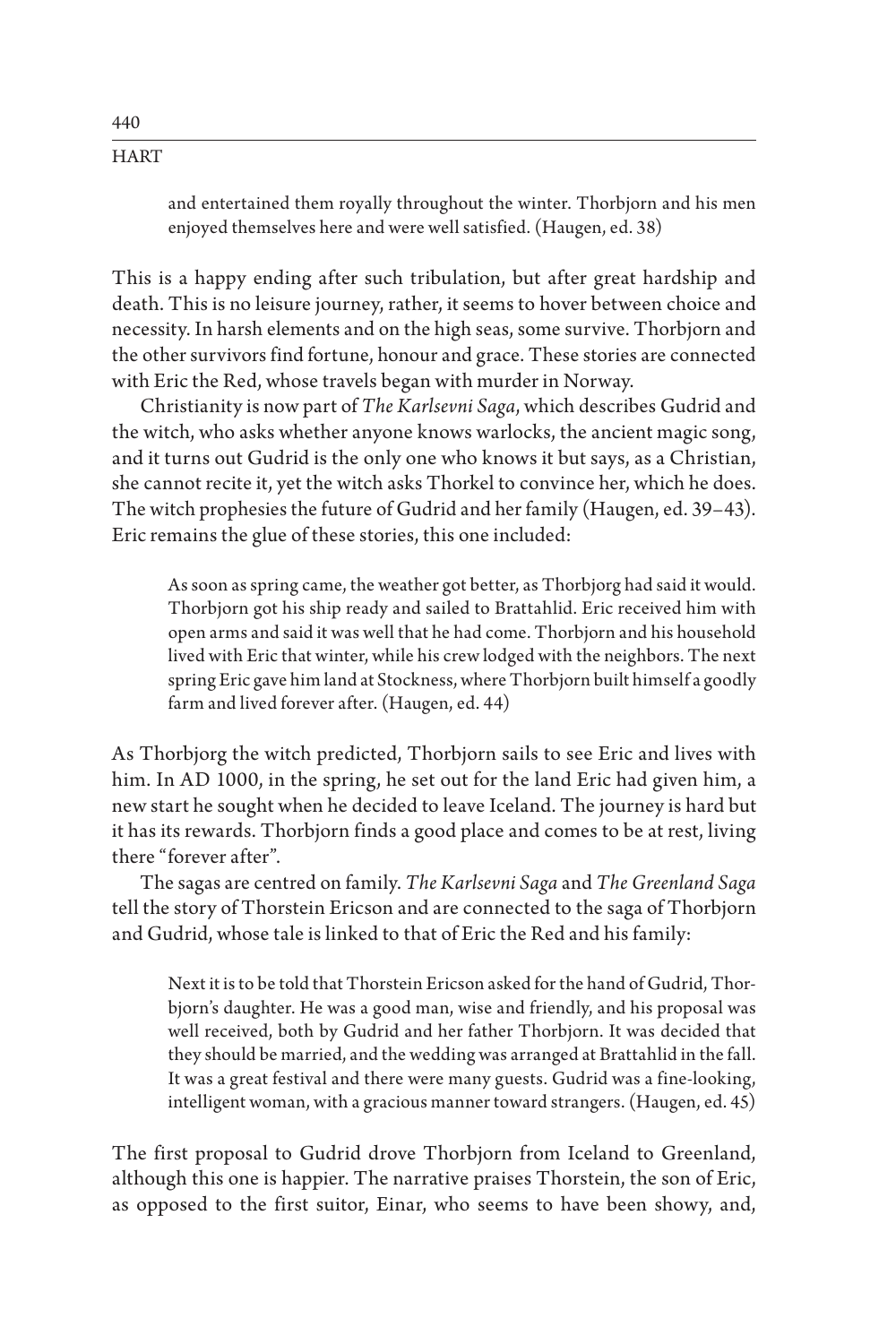unfortunately for him, the son of a slave, a disadvantage in this culture. Earlier, Gudrid was described as beautiful and then shown to have a lovely voice in recitation and is now represented as intelligent and gracious to strangers. In AD 1007, Thorstein asked for Gudrid's hand, and we can also remember that the witch prophesied thus: "You will make a distinguished match here in Greenland, though the marriage will not be a long-lasting one, for your paths lead back to Iceland, and there you will become the mother of a great and good line and over your family tree will shine a brighter ray of light than I have the power to tell you" (Haugen, ed. 43). In AD 1008, according to *The Greenland Saga*, Thorstein set out to explore the lands that his brother Leif had found and to bring back the remains of his brother Thorvald, rigging Thorvald's ship and taking a crew of 25 men and his wife Gudrid: "But they were tossed around all summer and never found the course they were looking for. They got within sight of Iceland, and they saw birds from the Irish coast. In the fall they got back to Greenland, weary and battered, reaching Ericsfjord just a week before the beginning of winter" (Haugen, ed. 45). Eric houses Thorstein's crew for the winter. The plague takes Thorstein and leaves Gudrid a widow. His corpse talks to Gudrid and Thorstein the Black, with whom they were staying and whose wife Sigurd also died of the disease. There is a discussion about burying the dead in unconsecrated or consecrated ground, and about the instructions of the dead Thorstein Ericson, whose travels bring him back home to die rather than retrieve the body of his dead brother in Vinland. The account says, of AD 1009: "Gudrid went to live in Leif 's household at Brattahlid, while Thorstein the Black got himself a farm in Ericsfjord and lived there the rest of his life, honored and respected by all" (Haugen, ed. 49). Despite all the travelling, the family anchors itself in Ericsfiord. The story does not end here, but owing to space I leave off here. More violence comes in the saga.

In 1066, a Northman or Norman or Norseman, William the Conqueror, who invaded and conquered England, brought Jews with him from Rouen into that kingdom to manage money. The Jews, who had travelled from France, prospered over time in the English context, although in 1189–1190 they were massacred in a pogrom. The violence and death needs to be remembered. In a study of English history writing from AD 550 to AD 1307, Antonia Gransden discusses chroniclers and others, and what I want to stress briefly here in relation to this is the representation of the Jews and the religious othering, persecution, scapegoating that they received and which ultimately culminated in the Shoah (see Gransden 1977). In *Cronicon de Tempore Regis Richardi Primi* (*Chronicle of the Time of King Richard I*), Richard of Devizes, a monk, uses romance, satire and anecdotes, and has an interest in cities, including Winchester and its Jewish community. Richard, as Gransden notes, "praises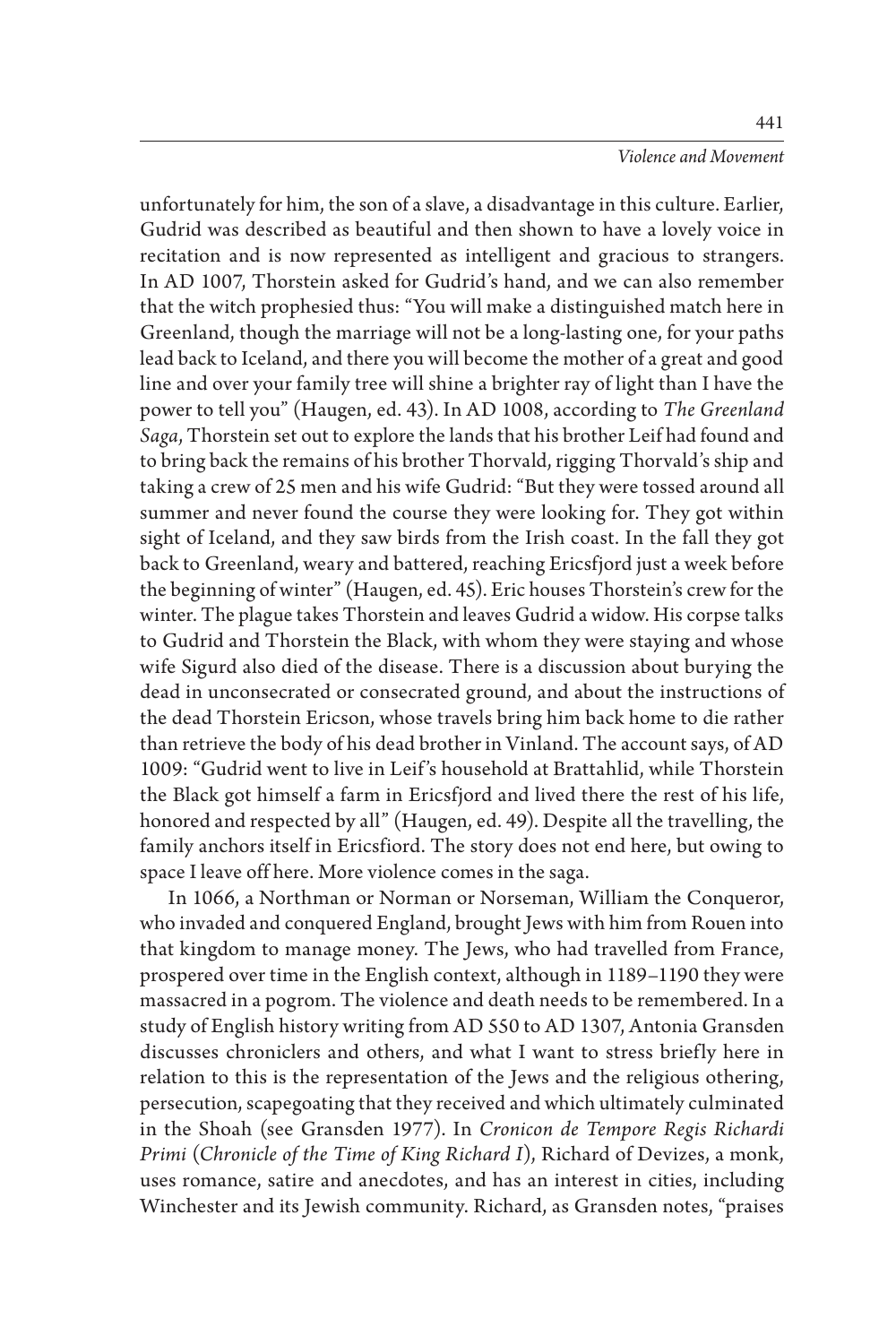the citizens of Winchester for tolerating and protecting the Jews in the city when elsewhere in England Jewish lives and property were the object of violent attack" (Gransden 1977: 251, see 248). William of Newburgh's *Historia Rerum Anglicarum (History of English Affairs*) starts with the Norman Conquest (Gransden 1977: 263–264). In his account of the attacks, in some English cities in 1190, of Jews, William shows, as Gransden says, some balance and empathy, as Richard of Devizes did and Thomas Wykes would, unlike most of his contemporaries. William represents the massacre of Jews at the castle in York and sees this violence as part of crusading zeal and looting to "burn the bonds binding debtors to Jewish money-lenders" while still regarding these events "as God's punishment of the Jews for their prosperity and pride under Henry II" (*ibid.* 265). William abhors the cruelty of the attacks and thinks that the Jews should be permitted to live subserviently but peacefully with the Christians as reminders of the Crucifixion (*ibid.*; see Roth 1964, Potter 2017). The chronicle of Ralph of Coggeshall does not tolerate Jews, apostates or heretics and when he narrates the massacre of the Jews at York in 1190, he says they got what they deserved (Gransden 1977: 322, 328–329). The Dunstable annals tell of "Moses, son of Brun, a Jew", who "plagued Richard prior of Dunstable and his church" and so was put in the Tower of London and later abjured England and was outlawed (Dunstable annals, quoted in Gransden 1977: 337). In his chronicle, Wykes seems to have respected the wealthy Jewish community in London, which Londoners extorted and attacked, killing a number, including Kok, son of the richest Jew and man in England. All this and Henry III's extortion of the Jews and the loss of their revenues Wykes disapproves of (Gransden 1977: 466). He also criticises the forced travel or expulsion of the Jews in 1290. Wykes condemns the actions some reported that, as Gransden expresses it, "sailors from the Cinque Ports who were ferrying the Jews across the channel attacked and robbed them, throwing some overboard" (*ibid.*). Although Jews may have been in Roman Britain, they, in the Middle Ages, had come with a Norse or Norman invader, later the King of England, William I, and left over 200 years later by the same Channel, travelling to escape violence and apparently victims of violent men. Forced travel, exile, flight are hard forms of travel.

Representing strangers in Columbus and genocide in Las Casas interest me as a dimension of travel, displacement and exploitation, sometimes through misrepresentation and the imaginary. Christopher Columbus's journal is not extant and has been represented, reconstituted, reported and the like in Las Casas' manuscript and in that of Columbus' son Fernando, and so I have tried to use Cummings' reconstruction in which he has consulted with these and other sources (Cummings 1992: 76). Of the translation of Columbus' Spanish, Cummings says wisely: "Any attempt on my part to reflect Genoese vocabulary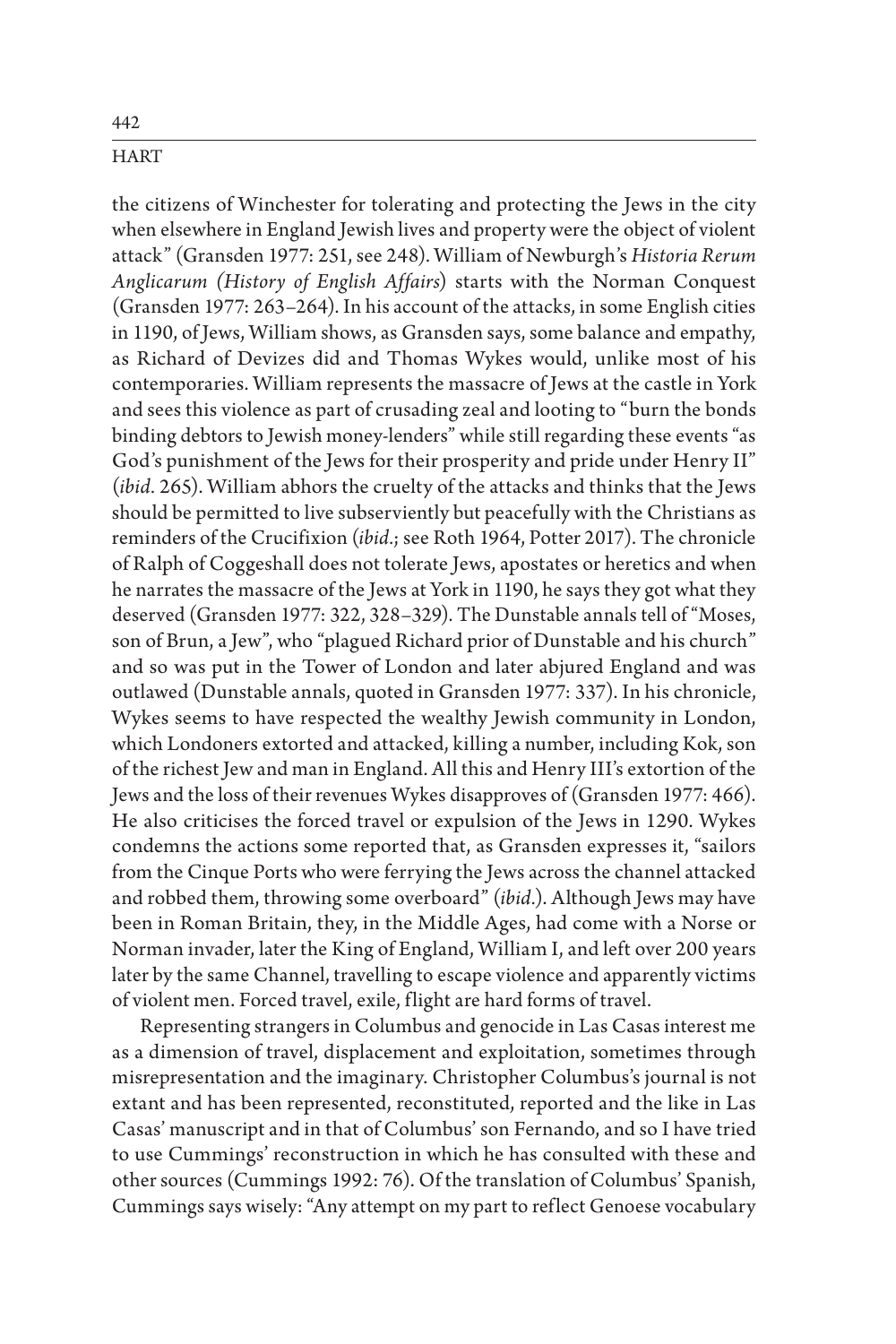or Portuguese syntax in an English translation would clearly have been fraught with risk" (*ibid.* 77). In his Prologue, written "In Nomine Domini Nostri Jesu Christi" (In the Name of Our Lord Jesus Christ, my translation), Columbus mentions the war against the Moors and their defeat at Granada as well as noting: "After expelling all the Jews from your kingdoms and territories, in the same month of January Your Majesties commanded me to sail to those regions of India with a suitable fleet" (Columbus 1992: 81). As we saw, Christianity became part of the pagan world of the Norse and here it is a key element of Spanish internal and external colonisation from the Reconquista to the voyages of exploration, including Columbus' westward route to Asia. The Portuguese ended up going south around Africa and west to Brazil. The Spanish Christian war against and expulsion of the Moors and Jews, and of Islam and Judaism generally, is part of the holy war, in which they also inflicted violence and death on the indigenous peoples of the New World. Conversion seems to be the apparent reason for the voyage of Columbus in 1492:

Your Majesties, being Catholic Christians and rulers devoted to the Holy Christian Faith and dedicated to its expansion and to combating the religion of Mahomet and all idolatries and heresies, decided to send me, Christopher Columbus, to those lands of India to meet their rulers and to see the towns and lands and their distribution, and all other things, and to find out in what manner they might be converted to our Holy Faith; and you ordered me not to go eastward by land, as is customary, but to take my course westward, where, so far as we know, no man has travelled before today. (*Ibid.*)

The assumption is that the peoples should be converted, hence the voyage westward, as opposed to the earlier Italian voyages and trade overland eastward as seen in Marco Polo. Columbus sights land and notes: "When we stepped ashore we saw fine green trees, streams everywhere and different kinds of fruit" (*ibid.* 94). He takes possession of the lands for the King and Queen. Despite praising the indigenous peoples for being gentle, kind, generous, open to conversion, Columbus uses the practice of capture or kidnap: "The men I had captured told me by signs that there are so many that they cannot be counted; they gave me the names of over a hundred" (*ibid.* 97). How Columbus understands speech and signs is something I wrote about some time ago and it remains a puzzle and even perhaps a delusion in the interpretation of the significance of gestures, words and other signs. The kidnapped or captured Natives may have become interpreters. Columbus sails in the islands of the Caribbean, although he does not know where he is: "I am going to make every effort to find the Great Khan, who I believe is not far away, or reach the city of Cathay which belongs to him, and is they are at war with the Great Khan" (*ibid.* 110–112). He hopes to reach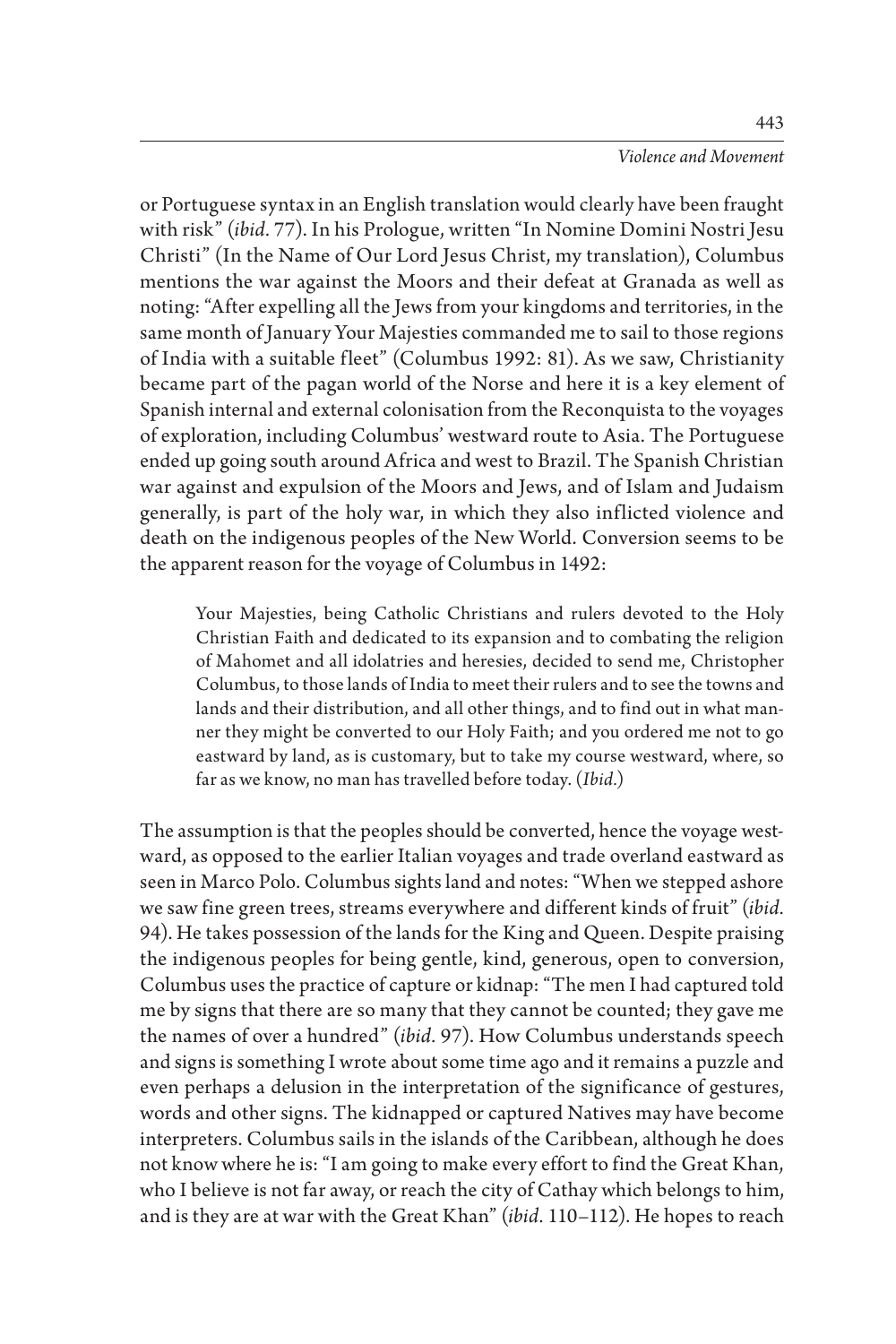the emperor in northern China. On one of the islands, Columbus sends two men ashore: "The people kept touching them and kissing their hands and feet in amazement, thinking they had come from Heaven, and so they gave them to understand" (*ibid.* 114). He interprets in ways that promote deference to the Spaniards in terms of religion, looks for resources (especially gold) and, in spite of representing the gentle nature of the people, military strategy and domination: "I have decided to build a fort with a tower, all good and sound, and a large moat; not that I think this is necessary on account of the people, for I am confident that with the few men I have with me I could subdue the whole island" (*ibid.* 156–157). They sail back through the Azores. Columbus also mentions being in Portugal: "When it became known that I had been to the Indies an astonishing number of people came from the city of Lisbon to see me and to look at the Indians, all expressing amazement and praising God" (*ibid.* 189). The "Indians" as well as the voyage become a display as part of God's plan. Columbus wishes to sail to Barcelona to see the King and Queen, as they are there now, and so ends the journal (*ibid.* 191).

Bartolomé Las Casas, one of Columbus' editors, who was on the early voyages, was a landowner and then a religious, and came to be a critic of violence in Spanish exploration, conquest and settlement of the New World (see Clayton 2011). One instance will illustrate this denunciation in his Short Account… (1542):

The cause for which the Christians have slain and destroyed so many and such infinite numbers of souls, has been simply to get, as their ultimate end, the Indians' gold of them, and to stuff themselves with riches in a very few days, and to raise themselves to high estates— without proportion to their birth or breeding, it should be noted— owing to the insatiable greed and ambition that they have had, which has been greater than any the world has ever seen before. (Las Casas 2003: 8)

This violence is a genocide based on ambition and greed. The Spaniards kill for gold in the name of God. Las Casas uses the name of "Christians" against them, the irony being that Columbus said he had set out in the name of religion on a quest for converts. Las Casas, very close to this passage, says: "That all the Indians of all the Indies never once did aught hurt or wrong to Christians, but rather held them to be descended from heaven, from the sky, until many times they or their neighbours first received from the Christians many acts of wrongful harm, theft, murder, violence, and vexation" (*ibid.*). This is only one of many examples of Las Casas defending "los Indios" as victims of Christians, his own compatriots, ironically echoing Columbus' notion of the Natives thinking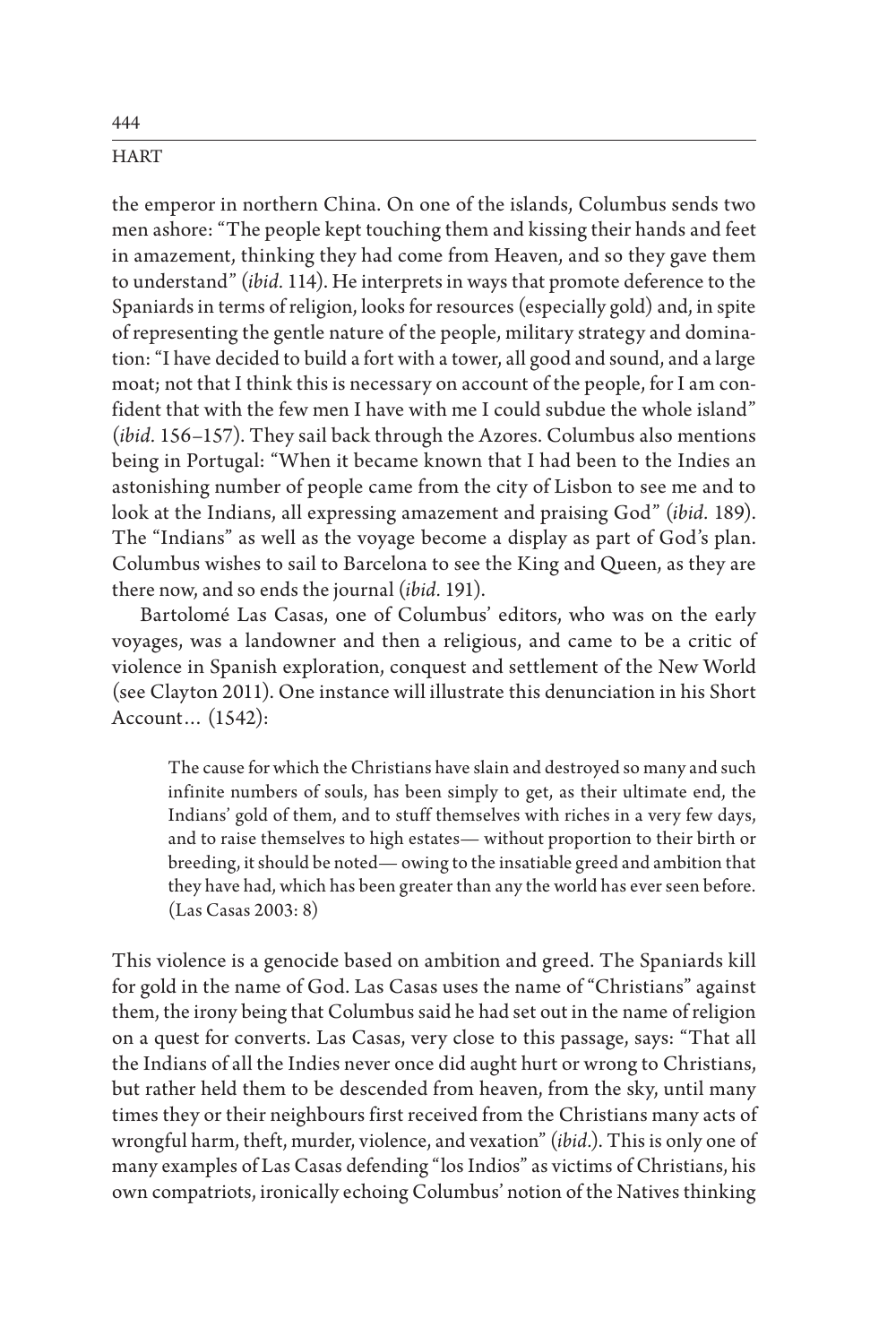that the Spaniards had descended from heaven, as the Christians are hardly

heavenly. The indigenous peoples and the Jews suffered from European, pagan and Christian violence in the Middle Ages. The violence, sometimes genocidal, against indigenes and Jews, has continued on and off ever since. Indigenous peoples, Jews, African slaves and their descendants have suffered oppression, death, forced marches and exile, or exodus, this last word meaning a going out, from late Old English (from Latin *exodus* and Greek *exodos*) and also referring to the second book of the Old Testament. The Shoah is a terrible instance of intolerance, of scapegoating and of violence and death against Jews and other groups designated by the Nazis in Germany.

Here, in a narrative circle, I will focus briefly on two traditional Norse lands, those who encountered the indigenous peoples in the New World before Columbus and Las Casas did and on relatives of the Normans and English, who had persecuted Jews in the Middle Ages, especially in 1189 and 1190 – Denmark and Sweden – and will concentrate on one moment relating to the Jews during the Second World War. On 1 October 1943, German forces in Denmark were to arrest and deport Jews, but German officials leaked the plan to Danish authorities, lessening the death toll; the rescue of Jews was then possible because Sweden opened its borders to them, which Swedish state radio announced as follows: "Several days ago information became available in Sweden that measures were being prepared against Jews in Denmark similar to earlier unlawful actions in Norway and other occupied countries…. the minister has put forward an invitation from the Swedish Government that it is prepared to accept all Danish Jews in Sweden" (Text quoted in Levine 2011: 305, see *ibid.* 305–314). In accounts, whether sagas, historical chronicles, journals or literature, there is narrative or mythos, mythology, in which stories sometimes round the edges off of the facts, so to say, to become more elegant or memorable, so that the ambivalence, contradiction and intricacy can be put aside. Paul A. Levine tries to address the official narratives or mythologies about the history of the Shoah and the role of Denmark and Sweden to draw attention to some of the intricacies:

The salvation of Danish Jewry made headlines around the world, and Sweden justifiably reaped a "public relations" bonanza that it desperately needed as the Allies applied intense pressure to cease trading with Nazi Germany, pressure Sweden resisted until very late in the war. There is no question that Sweden's government acted to save, in 1944 and 1945, tens of thousands of Jews. Yet it remains justified to ask, even if no quantitative answer can be given, how many more would have survived had Sweden decided to cut off trade with Nazi Germany at the same time as it was rescuing Danish Jews. Moreover, we may also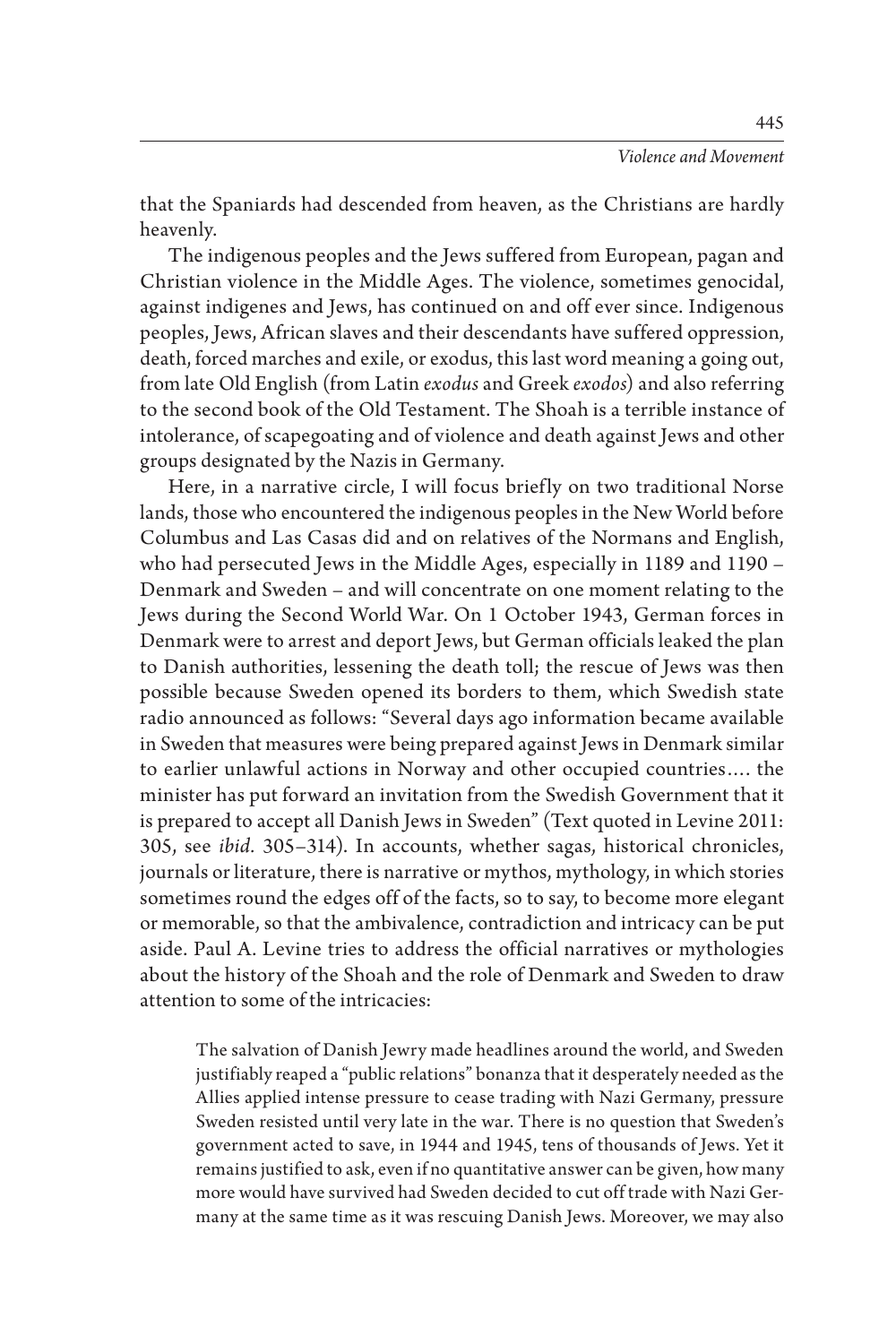ask how many more brave soldiers of the Soviet Union and the Western Allies would have survived rather than sacrificing their lives in the common effort to destroy Hitler's genocidal regime? (*Ibid.* 313)

Humans and history, past and present are always more complicated than they might at first appear. Travel has many aspects, as we saw with the Norse wintering, trading, exploring, emigrating, finding land and resources, invading, dominating, killing, kidnapping, transporting, incarcerating, enslaving, liberating, fleeing. This is an old story, in historical, biblical, poetic accounts of familial, cultural, religious matters. In our time, in which advertising sells travel as self-exploration, a spiritual experience, it is easy to forget different kinds of travel, with violence and death, some examples of which I have examined here. We still have refugees, the kidnapped, the invaded, those fleeing natural disaster or victims of climate change whose travel or movement is miserable or existential, a matter of survival. If travel is an education, not all exploration is a moment of enlightenment, although it might be a mixture of recognition and misrecognition. Travel may be a flight into and from reality. In the pursuit of travel we can pursue the truth, our own quest that may be asymptotic and never-ending.

#### **Jonathan Locke Hart**

*jonathanlockehart@yahoo.com* Shandong University CHINA University of Toronto CANADA Harvard University USA

### References

- Clayton, L. A. 2011. *Bartolomé de las Casas and the Conquest of the Americas.* Chichester: Wiley-Blackwell.
- Columbus, C. 1992. *The Voyage of Christopher Columbus: Columbus' Own Journal of Discovery Newly Restored and Translated John Cummins*. New York: St. Martin's.
- Cummings, J., trans. and ed. 1992. Introduction. In Christopher Columbus. *The Voyage of Christopher Columbus: Columbus' Own Journal of Discovery Newly Restored and Translated John Cummins*. New York: St. Martin's. 1–77.
- Gransden, A. 1977, rpt. 1996, 1998. *Historical Writing In England C. 550 C. 1307*. London and New York: Routledge.

446